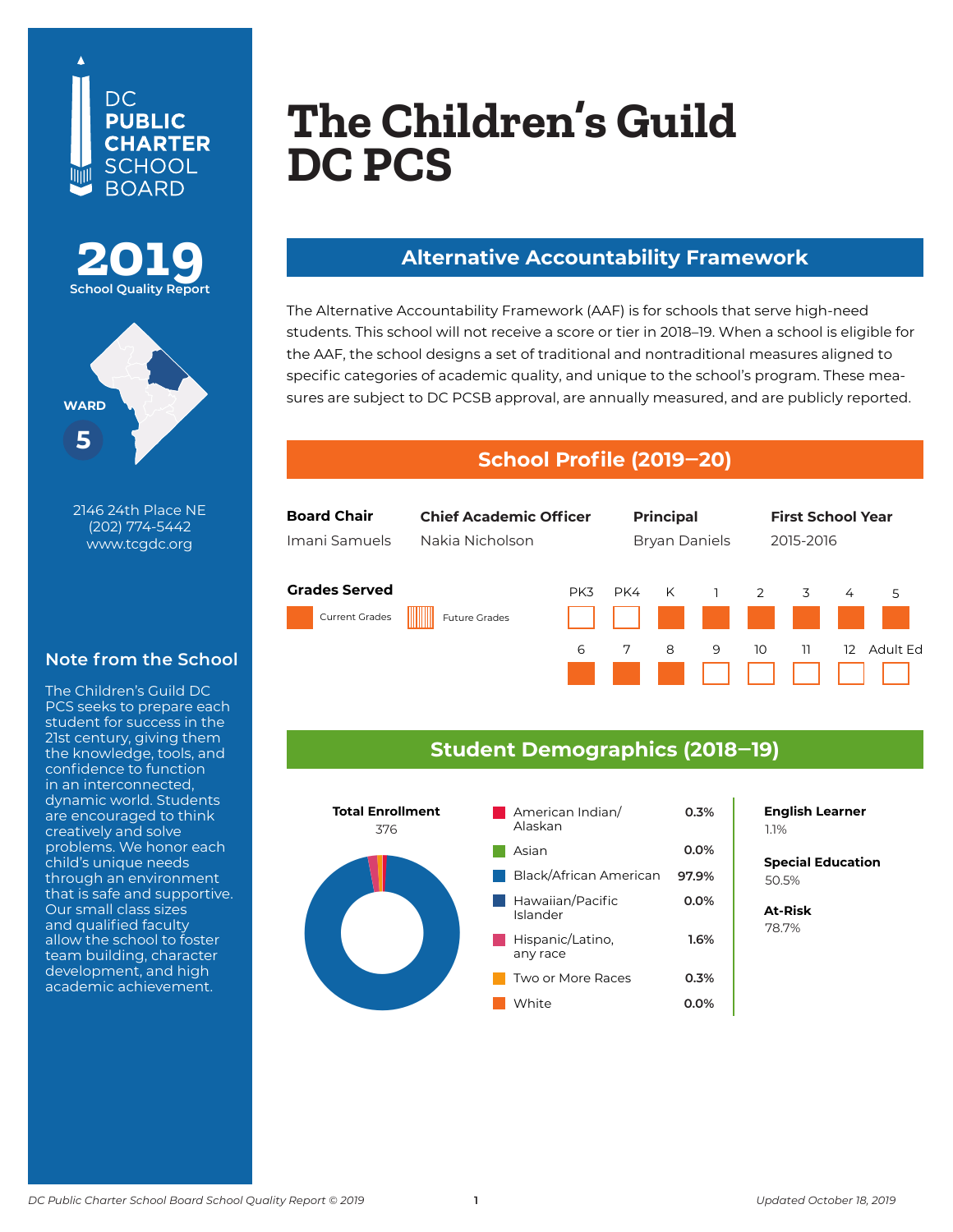## **The Children's Guild DC PCS**

**2019 School Quality Report**

| <b>KEY</b><br>Grades Measured: K-8                                                                                                     |            | <b>Score</b>              |      |      |      |     |
|----------------------------------------------------------------------------------------------------------------------------------------|------------|---------------------------|------|------|------|-----|
| <b>Student Progress</b>                                                                                                                | $\bigcirc$ |                           | Goal |      |      | 100 |
|                                                                                                                                        |            |                           |      |      |      |     |
| Reading<br>Students reaching their reading growth goals on Read 180                                                                    |            |                           |      |      |      |     |
|                                                                                                                                        |            | $\circ$                   |      |      | 75   | 100 |
| Students reaching their reading growth goals on i-Ready                                                                                |            |                           |      | 55.4 |      |     |
|                                                                                                                                        |            | $\circ$                   |      | 50   |      | 100 |
|                                                                                                                                        |            |                           |      |      |      |     |
| Special education students reaching their reading growth on i-Ready                                                                    |            |                           |      |      | 69.6 |     |
|                                                                                                                                        |            | $\bigcirc$                |      | 50   |      | 100 |
| Math<br>Students reaching their math growth goals on i-Ready                                                                           |            |                           |      | 51.2 |      |     |
|                                                                                                                                        |            | $\circ$                   |      | 50   |      | 100 |
|                                                                                                                                        |            |                           |      |      |      |     |
| Special education students reaching their math growth goals on i-Ready                                                                 |            |                           |      |      | 66.8 |     |
|                                                                                                                                        |            | $\bigcirc$                |      | 50   |      | 100 |
| <b>Student Achievement</b>                                                                                                             |            |                           |      |      |      |     |
| <b>PARCC: English Language Arts</b><br>Approaching College and Career Ready and Above for<br>Levels 1 and 2 Special Education Students |            |                           |      |      |      |     |
|                                                                                                                                        |            | 11.5<br>27.5<br>$\bigcap$ |      |      |      | 100 |
|                                                                                                                                        |            |                           |      |      |      |     |
| Approaching College and Career Ready and Above for<br>Levels 3 and 4 Special Education Students                                        |            | 7.3                       |      |      |      |     |
|                                                                                                                                        |            | $0$ 9.4                   |      |      |      | 100 |
|                                                                                                                                        |            |                           |      |      |      |     |
| College and Career Ready and Above for Level 1 and 2<br><b>Special Education Students</b>                                              |            | 3.8<br>$0 - 10.6$         |      |      |      | 100 |
|                                                                                                                                        |            |                           |      |      |      |     |
| College and Career Ready and Above for Level 3 and 4<br><b>Special Education Students</b>                                              | 0.9        |                           |      |      |      |     |
|                                                                                                                                        |            | 2.8                       |      |      |      | 100 |
| Approaching College and Career Ready and Above for<br>Non-Special Education Students                                                   |            |                           |      |      |      |     |
|                                                                                                                                        |            | $\circ$                   | 28.9 |      | 69.3 | 100 |
|                                                                                                                                        |            |                           |      |      |      |     |
|                                                                                                                                        |            |                           |      |      |      |     |
| College and Career Ready and Above for Non-Special Education Students                                                                  |            | $\sqrt{7.9}$              |      |      |      |     |
|                                                                                                                                        |            | $\circ$                   | 44.1 |      |      | 100 |
| Multi-State Alternative Assessment: ELA                                                                                                |            |                           |      |      |      |     |